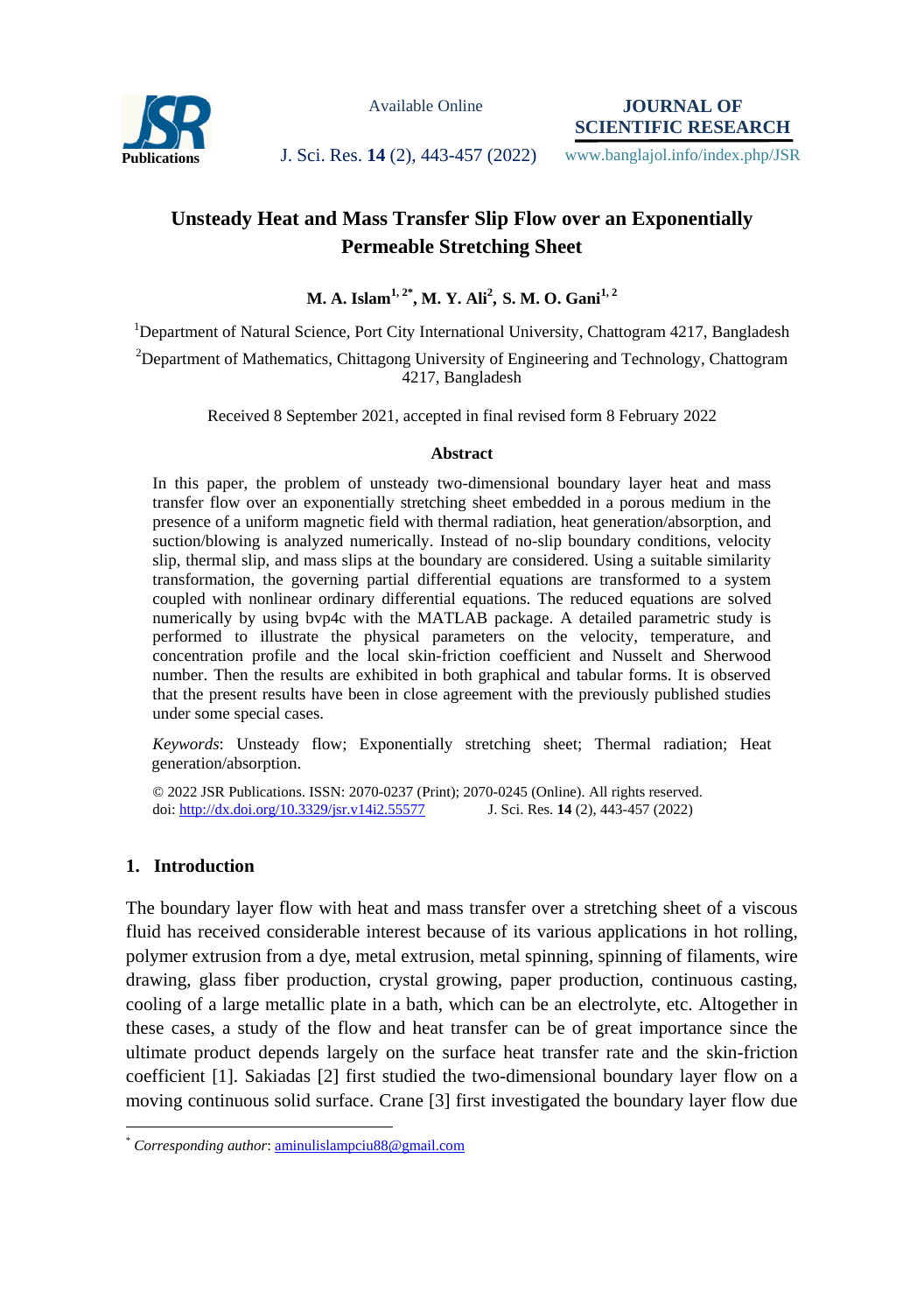to a linearly stretching sheet. Many investigators like Gupta and Gupta [4], Grubka and Bobba [5], Elbashbeshy [6], Andersson [7] analyzed heat transfer and flow on a continuous moving stretching surface under different conditions such as suction or blowing, variable temperature, variable surface heat flux, slip condition. Boundary layer flow and heat transfer over an exponentially stretching surface have wider applications in technology like drawing, annealing, and thinning of copper wires. Magyari and Keller [8], Elbashbeshy [9], Partha *et al*. [10], Sanjayanand and Khan [11] considered the exponentially stretching sheet in their study. The study of utilizing heat generation or absorption in moving fluids assumes an excellent significance altogether situations that deal with exothermic and endothermic reactions and those concerned with dissociating fluids. The effects of fluid heat generation or absorption are important in applying certain porous media. The attention of researchers has been focused on thermal radiation as a mode of energy transfer due to its vital applications in processes involving high temperatures like hypersonic flights, rocket combustion chambers, missile re-entry, power plants for interplanetary flight, and gas-cooled nuclear reactors [12]. The magneto hydrodynamic boundary layer flow of an electrically conducting fluid has wide applications in engineering problems like nuclear reactors, heat energy extraction, plasma studies, MHD generator, and oil exploration. Again, unsteady flows, like start-up processes and periodic fluid motion, are very much important in engineering practices. The unstable environment occurs in several engineering problems like the cascades of blades of turbo-machinery, the ship propeller, and helicopter rotor [13]. Hence, it is important to analyze the simultaneous effects of unsteadiness, magnetic field, heat source or sink, and thermal radiation. Sekar *et al*. [14] studied the heat source effect on unsteady mixed convection flow through a very narrow parallel plate channel in a porous medium with an external transverse magnetic field. Hussain and Ahmad [15] discussed the unsteady MHD boundary layer flow of Newtonian fluids over an exponentially stretching sheet with heat source effects.

The process of suction and blowing even have their importance in many engineering activities, for instance, within the design of thrust bearing and radial diffusers and thermal oil recovery. Suction is applied to chemical processes to get rid of reactants. Blowing is employed to feature reactants, which cool the surface, prevent corrosion or scaling and reduce the drag [16]. The assumption that a liquid adheres to a solid boundary is known as a no-slip boundary condition. Partial velocity slip (the non-adherence of the fluid to a solid boundary) may take place on the stretching boundary when the fluid is unpurified, like emulsions, suspensions, foams, and polymer solutions. The polishing of artificial heart valves and internal cavities are some examples of fluids presenting boundary slip. For a few coated surfaces, like Teflon, resist adhesion, the no-slip condition is replaced by Navier's partial slip condition, where the slip velocity is proportional to the local shear stress [17]. Recently, Bhattacharyya *et al.* [18] investigated the slip effect on boundary layer mixed convection flow from a vertical plate. Sreenivasulu *et al.* [19] analyzed the slip effects on MHD flow and heat transfer over an exponential permeable stretching surface with suction, joule heating, thermal radiation, and viscous dissipation. Zaman *et*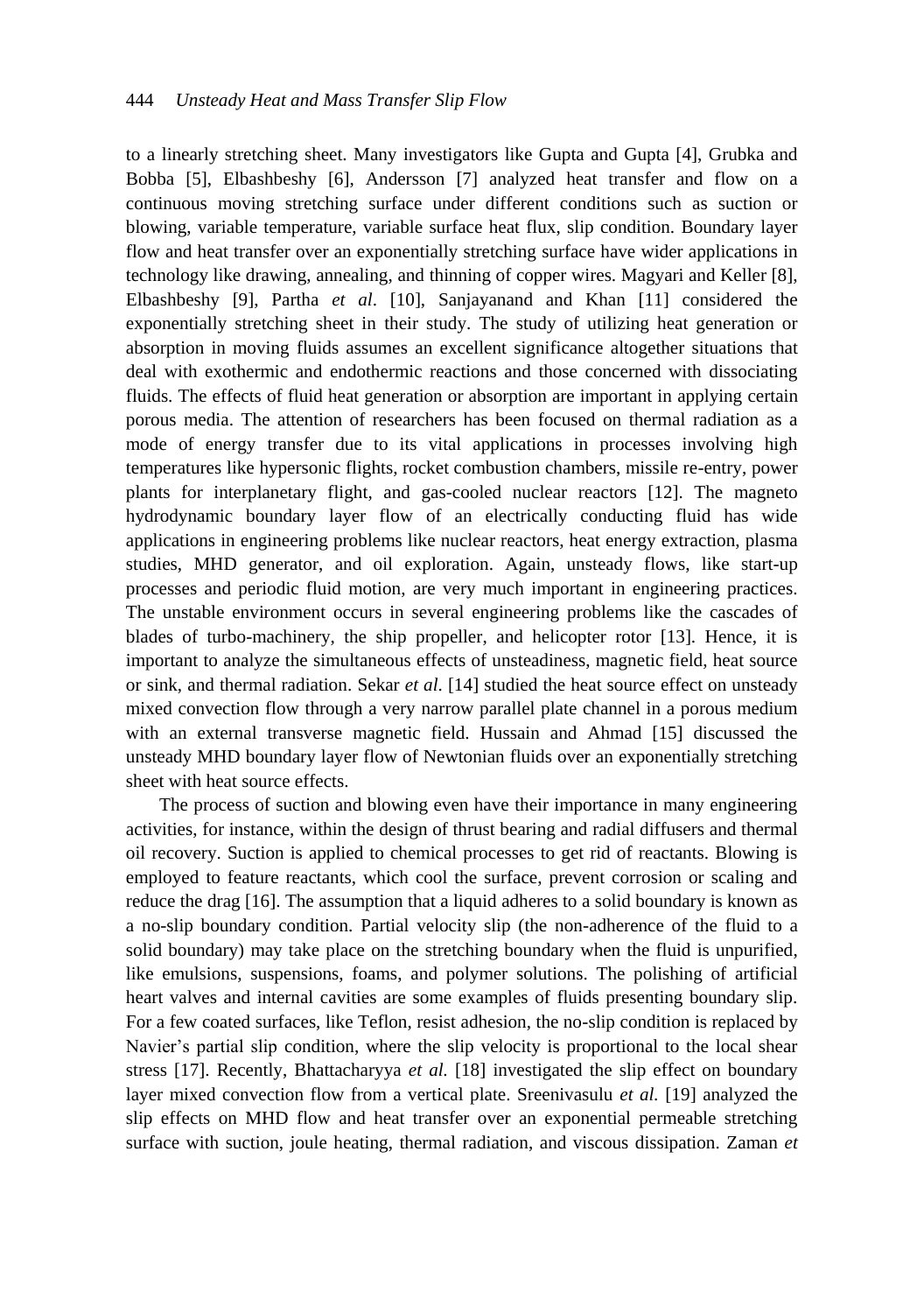*al.* [20] studied the effects of velocity and thermal slip on MHD boundary layer flow over an exponentially stretching sheet with suction, radiation, heat source, and chemical reaction. Chaudhary and Choudhary [21] described the double slip effects on MHD flow and heat transfer over an exponentially stretching surface with thermal radiation, viscous dissipation, joule heating, and suction or blowing.

In view of the above discussions and motivated by the paper of Mukhopadhyay [17], an attempt is made to study the multiple slip effects along with the effects of heat generation or absorption and thermal radiation on unsteady hydromagnetic fluid over an exponentially stretching sheet embedded in a porous medium with suction or blowing. We introduce similarity transformations to convert the governing partial differential equations to a set of nonlinear ordinary differential equations, which are then solved numerically using the bvp4c function in MATLAB software. The effect of the involved parameters is demonstrated through graphs and Tables.

#### **2. Mathematical Formulation of the Problem**

An unsteady two-dimensional hydromagnetic boundary layer flow of an incompressible viscous electrically and radiating fluid over an exponentially permeable stretching sheet is considered. We measure the x-axis along the stretching surface in the direction of motion, and the y-axis is perpendicular to it. The flow is generated by the stretching sheet such that the velocity of the boundary sheet is of exponential order of the flow directional coordinate x. A uniform magnetic field  $B(t) = B_0(1-t)^{-1/2}e^{x/2}$  of strength  $B_0$  is applied normally to the sheet, which generates the magnetic effect in the  $x$  axis and where we take the reference length  $L = 1$  and a positive constant with dimension reciprocal time  $\alpha = 1$ . The magnetic Reynolds number is small, so we can neglect the induced magnetic field. The governing continuity, momentum, energy, and concentration equations are written as:

$$
\frac{\partial u}{\partial x} + \frac{\partial v}{\partial y} = 0\tag{1}
$$

$$
\frac{\partial u}{\partial t} + u \frac{\partial u}{\partial x} + v \frac{\partial u}{\partial y} = v \frac{\partial^2 u}{\partial y^2} - \frac{\sigma B^2}{\rho} u - \frac{v}{K_1} u \tag{2}
$$

$$
\frac{\partial T}{\partial t} + u \frac{\partial T}{\partial x} + v \frac{\partial T}{\partial y} = \frac{\kappa}{\rho} \frac{\partial^2 T}{C_p} \frac{\partial^2 T}{\partial y^2} - \frac{1}{\rho} \frac{\partial q_r}{C_p} \frac{\partial q_r}{\partial y} + \frac{1}{\rho} \frac{\partial q_r}{C_p} Q_0 (T - T_\infty)
$$
(3)

$$
\frac{\partial C}{\partial t} + u \frac{\partial C}{\partial x} + v \frac{\partial C}{\partial y} = D_m \frac{\partial^2 C}{\partial y^2}
$$
 (4)

Here u and v are the velocity components along the x axis and y axis respectively, t is the time,  $v (= \mu/\rho)$  is the kinematic fluid viscosity,  $\mu$  is the co-efficient of fluid viscosity,  $\rho$ is the density,  $\sigma$  is the electric conductivity of the fluid,  $K_1$  is the permeability of the porous medium, T is the temperature of the fluid,  $\kappa$  is the thermal conductivity,  $C_p$  is the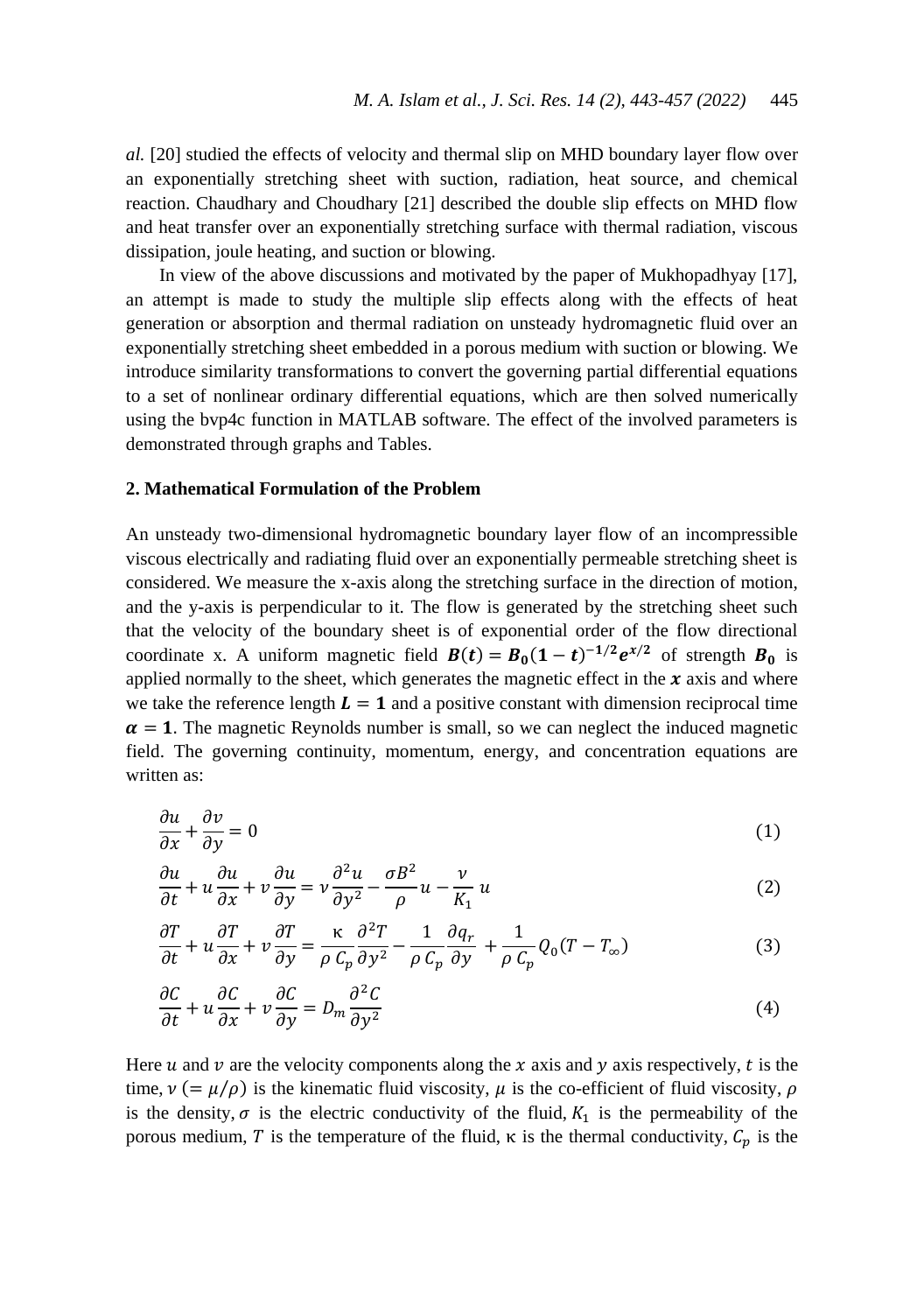### 446 *Unsteady Heat and Mass Transfer Slip Flow*

specific heat at constant pressure,  $q_r$  is the radiative heat flux,  $Q_0$  is the heat generation co-efficient, C is the concentration of the fluid and  $D_m$  is the co-efficient of mass diffusivity. In order to correlate the radiation field with the flow field, a source term (W/m3), named radiative power per unit volume, is added to the energy balance equation of the flow. The radiative power per unit volume is defined as the negative derivative of radiation heat flux  $q_r$ . Using Rosseland approximation [22], the Radiation heat flux  $q_r$  is written as

$$
q_r = -\frac{4 \sigma^* \partial T^4}{3K^* \partial y} \tag{5}
$$

where  $\sigma^*$  and  $K^*$  are the Stefan-Boltzman constant and the absorption coefficient, respectively. The difference in the temperature within the flow is considered to be sufficiently small such that  $T<sup>4</sup>$  can be expanded in Taylor's series about a free stream temperature  $T_{\infty}$  and neglecting the higher-order terms beyond the first degree in  $(T - T_{\infty})$ , we get  $T^4 \cong 4T_{\infty}^3 T - 3T_{\infty}^4$ 

Then the equation (3) becomes:

$$
\frac{\partial T}{\partial t} + u \frac{\partial T}{\partial x} + v \frac{\partial T}{\partial y} = \frac{\kappa}{\rho} \frac{\partial^2 T}{C_p \partial y^2} + \frac{16 \sigma^* T_\infty^3}{3 \rho C_p K^*} \frac{\partial^2 T}{\partial y^2} + \frac{1}{\rho C_p} Q_0 (T - T_\infty)
$$
(6)

The associate boundary conditions are

$$
u = U(x, t) + Nv \frac{\partial u}{\partial y}, \quad V = -V(x, t), T = T_w(x, t) + E \frac{\partial T}{\partial y},
$$
  
\n
$$
C = C_w(x, t) + F \frac{\partial C}{\partial y}, at y = 0
$$
  
\n
$$
u \to 0, \quad T \to T_{\infty}, \quad C \to C_{\infty} \quad as y \to \infty
$$
 (7)

where  $U(x, t) = \frac{U}{1}$  $\frac{U_0}{1-t}e^x$  is the stretching sheet velocity,  $T_w(x,t) = T_\infty + \frac{T_w}{1-t}$  $\frac{I_0}{(1-t)^2}e^{x/2}$  is the stretching surface temperature,  $C_w(x,t) = C_\infty + \frac{c}{t}$  $\frac{c_0}{(1-t)^2}e^{x/2}$  is the concentration of the stretching surface,  $T_{\infty}$  is the temperature far away from the stretching surface with  $T_w > T_{\infty}$ ,  $C_{\infty}$  is the concentration far away from the stretching surface with  $C_w > C_{\infty}$ ,  $U_0$  is the reference velocity,  $T_0$  is the reference temperature,  $C_0$  is the reference concentration, N is the velocity slip factor, E is the thermal slip factor, F is the mass slip factor and  $V(x, t) = V_0 (1 - t)^{-1/2} e^{x/2}$  is the suction or injection velocity,  $V_0$  is the strength of suction or blowing. The velocity, thermal, and mass slip factor are considered as follows:

$$
N = N_1(1-t)^{1/2}e^{-x/2}, E = E_1(1-t)^{1/2}e^{-x/2}, F = F_1(1-t)^{1/2}e^{-x/2}
$$

where  $N_1$ ,  $E_1$  and  $F_1$  are the initial values of velocity, thermal, and mass slip factors, respectively. The condition of the no-slip case is obtained when  $N = E = F = 0$ .

For the solution of momentum and energy equations (2) and (3), we introduce the following dimensionless variables: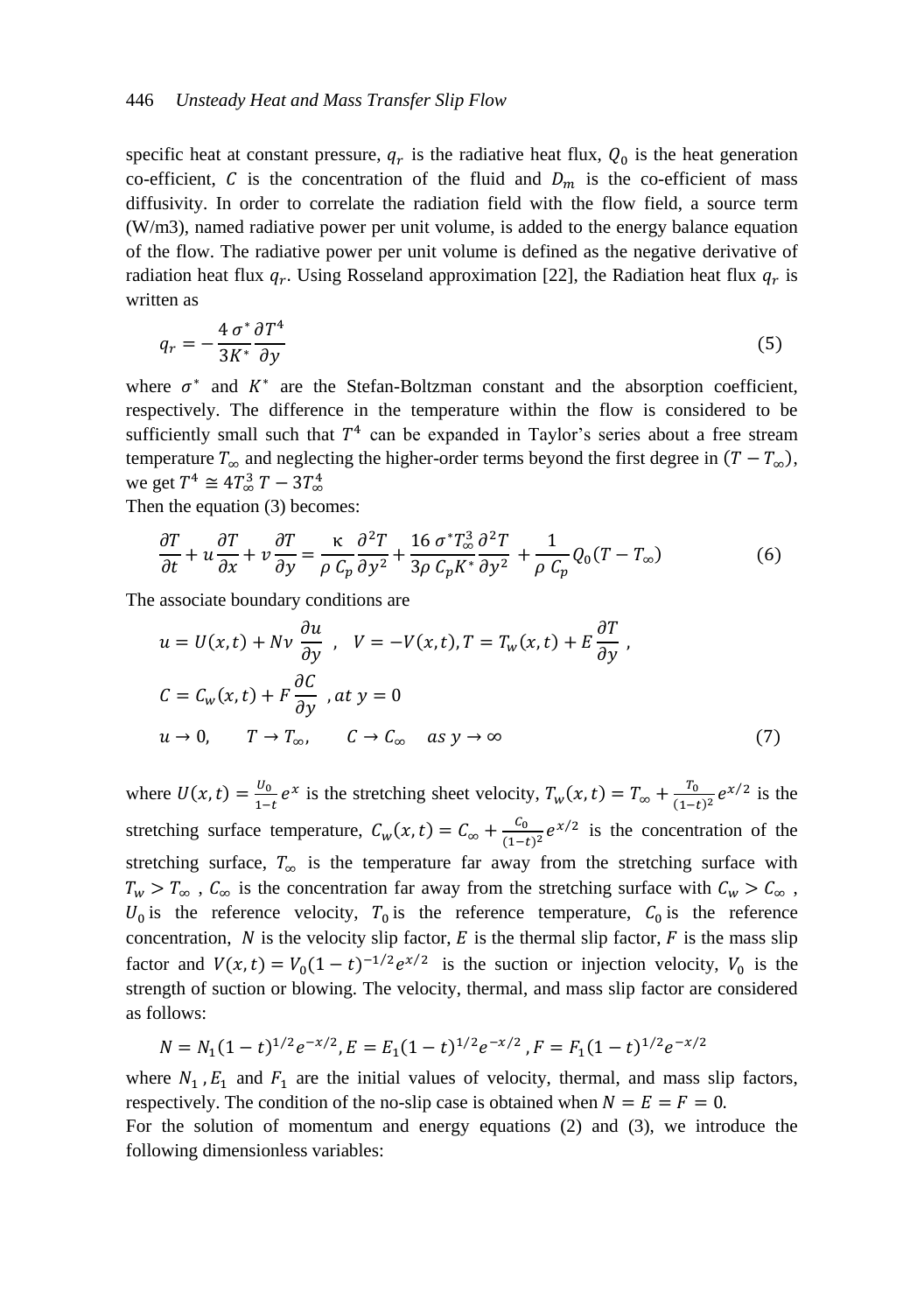$$
\eta = \sqrt{\frac{U_0}{2 \nu (1 - t)}} e^{x/2} y, \qquad \psi = \sqrt{\frac{2 U_0 v}{1 - t}} e^{x/2} f(\eta)
$$

$$
T = T_{\infty} + \frac{T_0}{(1 - t)^2} e^{x/2} \theta(\eta), \qquad C = C_{\infty} + \frac{C_0}{(1 - t)^2} e^{x/2} \phi(\eta)
$$

Introducing dimensionless similarity variables into the governing equations (2)-(4), we get the following system of ordinary differential equations:

$$
f''' + f f'' - 2 f'^2 - A e^{-X} (2f' + \eta f'') - (M + K)f' = 0
$$
 (8)

$$
\left(1+\frac{4}{3}R\right)\theta'' + \Pr(f\theta' - f'\theta) - A\Pr e^{-X}(4\theta + \eta\theta') + Q_H \Pr e^{-X}\theta = 0 \quad (9)
$$

$$
\phi'' + \text{Sc}(f \phi' - f' \phi) - A \text{ Sc } e^{-X}(4\phi + \eta \phi') = 0 \tag{10}
$$

The Boundary conditions in equation (5) are reduced to the corresponding boundary condition for velocity, temperature, and concentration fields are as:

$$
f(0) = S, f'(0) = 1 + \lambda f''(0), \theta(0) = 1 + \delta \theta'(0),
$$
  
\n
$$
\phi(0) = 1 + \gamma \phi'(0) \text{ at } \eta = 0
$$
  
\n
$$
f'(\infty) \to 0, \theta(\infty) \to 0, \phi(\infty) \to 0 \text{ as } \eta \to \infty
$$
\n(11)

where the prime denotes the differentiation w.r.t  $\eta$ . Also

$$
A = \frac{1}{U_o}, X = x, M = \frac{2\sigma B_0^2}{\rho U_o}, K = \frac{2\nu}{K_0 U_0}, R = \frac{4\sigma^* T_o^3}{\kappa K^*}, Pr = \frac{\rho C_p \nu}{\kappa},
$$
  

$$
Q_H = \frac{Q_0 (1 - t)}{U_o \rho C_p}, Sc = \frac{\nu}{D_m}, S = \frac{V_0}{\sqrt{\frac{U_0 \nu}{2}}}, \lambda = N_1 \sqrt{\frac{U_0 \nu}{2}}, \delta = E_1 \sqrt{\frac{U_0}{2 \nu}} \text{ and } \gamma = F_1 \sqrt{\frac{U_0}{2 \nu}}
$$

are the unsteadiness parameter, dimensionless coordinate, magnetic parameter, permeability of the porous medium, radiation parameter, Prandtl number, heat generation  $(Q_H > 0)$  and absorption  $(Q_H < 0)$  parameter, Schmidt number, suction parameter, velocity, thermal, and mass slip parameter, respectively.

The Skin-friction co-efficient, Nusselt number, and Sherwood number, which are the physical quantities of interest in this problem, are defined by

$$
C_f = \frac{2 \tau_w}{\rho U^2}, \qquad N_{u_x} = \frac{x \, q_w}{k(T_w - T_\infty)} \quad \text{and} \quad S_{h_x} = \frac{x \, J_w}{D \left( C_w - C_\infty \right)} \tag{12}
$$

Where  $\tau_w$  is the surface shear stress,  $q_w$  is surface the heat flux and  $J_w$  is the mass flux, and those are given by

$$
\tau_w = \mu \left( \frac{\partial u}{\partial y} \right)_{y=0}, \qquad q_w = -k \left( \frac{\partial T}{\partial y} \right)_{y=0} \text{ and } J_w = -D \left( \frac{\partial C}{\partial y} \right)_{y=0} \tag{13}
$$

$$
C_f = \sqrt{2x} \left( Re_x \right)^{-\frac{1}{2}} f''(0), \qquad N_{u_x} = -\sqrt{\frac{x}{2}} \sqrt{Re_x} \theta'(0) \text{ and } S_{h_x} = -\sqrt{\frac{x}{2}} \sqrt{Re_x} \phi'(0) \tag{14}
$$

where  $Re_x = \frac{x}{x}$  $\frac{0}{v}$  is the local Reynolds number.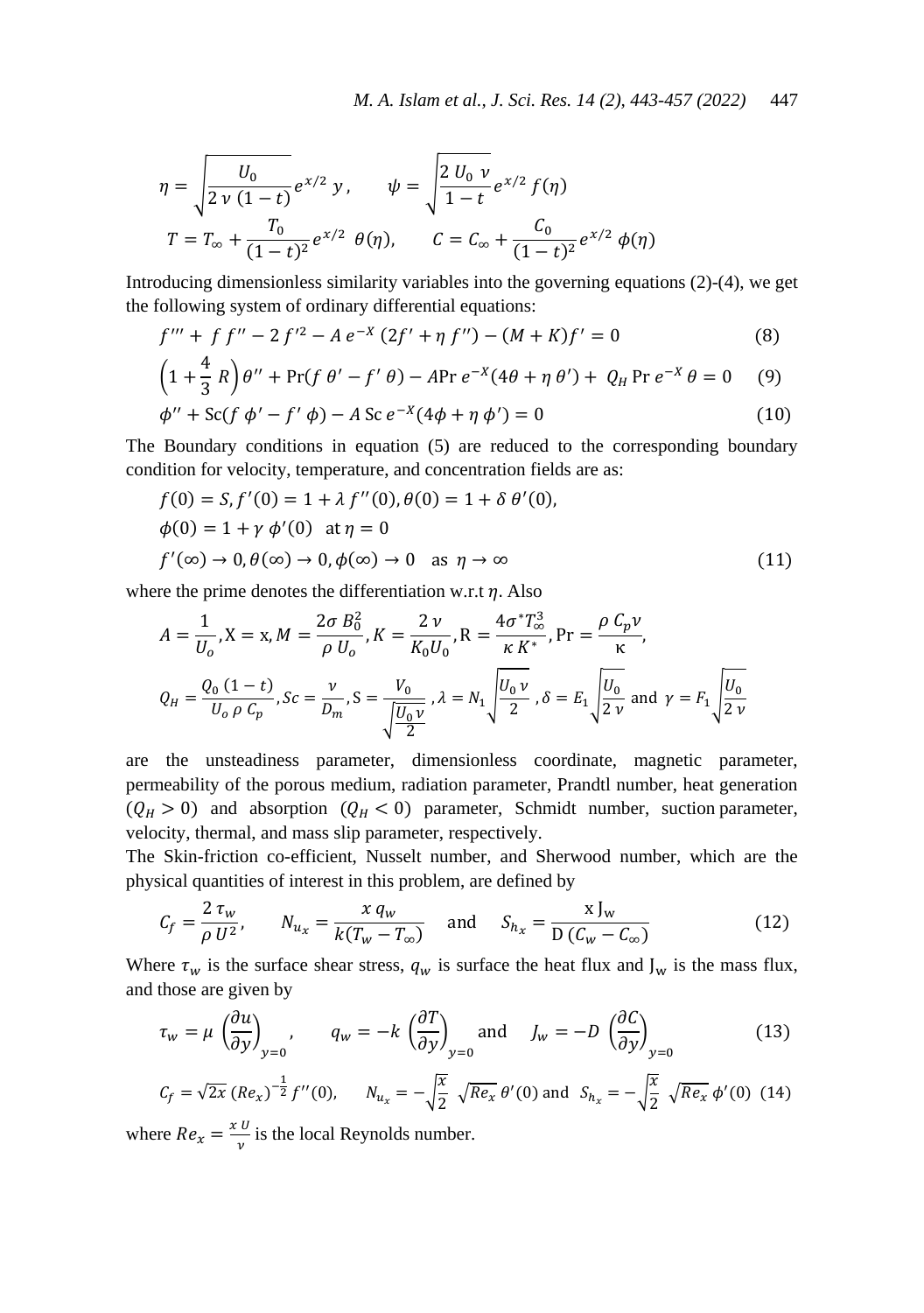# **3. Result and Discussion**

The nonlinear ordinary differential equations (8) to (10) and the boundary conditions are solved numerically using bvp4c with MATLAB package. The obtained results represent the influences of the several non-dimensional governing parameters, namely magnetic parameter  $(M)$ , unsteadiness parameter  $(A)$ , porosity parameter  $(K)$ , suction/blowing parameter  $(S)$ , velocity slip parameter  $(\lambda)$ , radiation parameter  $(R)$ , heat generation/absorption parameter  $(Q_H)$ , Prandtl number (Pr), thermal slip parameter ( $\delta$ ), Schmidt number (Sc), and mass slip parameter  $(\gamma)$  on the velocity, temperature, and concentration profiles. The computed numerical values of Nusselt number  $[-\theta'(0)]$  are presented in Table 1 and are compared with the published results of Magyari and Keller [8], Elbashbeshy *et al*. [9], and Mukhopadhyay [17]. The results are found in close agreement. The influences of the Skin-friction co-efficient, Nusselt number, and Sherwood number are shown in Tables 2, 3, and 4. For numerical computations,  $X =$ 1.5, A = 0.1, M = 0.3, K = 0.5, R = 0.2, Pr = 5, Sc = 1, S = 0.2, Q<sub>H</sub> =  $\delta$  =  $\gamma$  = **0.3,**  $\lambda = 0.05$  and  $\eta = 2$  are considered. These values are treated as common throughout this study, except the numerous values in respective figures and Tables.

| Pr | Magyari and Keller [8] | Elbashbeshy et al. [9] Mukhopadhyay [17] |        | Present |
|----|------------------------|------------------------------------------|--------|---------|
|    |                        |                                          |        | Results |
|    | 1.8691                 | 1.86907                                  | 1.8691 | 1.9355  |
|    | 2.5001                 | 2.50013                                  | 2.5001 | 2.4684  |
| 10 | 3.6604                 | 3.66037                                  | 3.6603 | 3.5739  |

Table 1. Comparison values of  $[-\theta'(0)]$  for, A

### **3.1.** *Velocity profiles*

The effects of various parameters on the velocity are represented in Figs.1-5. Figure 1 illustrates the influence of magnetic parameter M on the velocity profile. It is seen that velocity decreases as the magnetic parameter increases. A resisting force named Lorentz force generated due to magnetic field reduces the motion of the fluid within the boundary layer region. It is observed from Fig. 2 that velocity increases with the increment in the unsteadiness parameter A. Fig. 3 shows the effect of the suction/blowing parameter at the stretching sheet on the fluid velocity. It is noted that velocity decreases with increasing suction parameter  $(S > 0)$ , whereas velocity is seen to extend with blowing  $(S < 0)$ .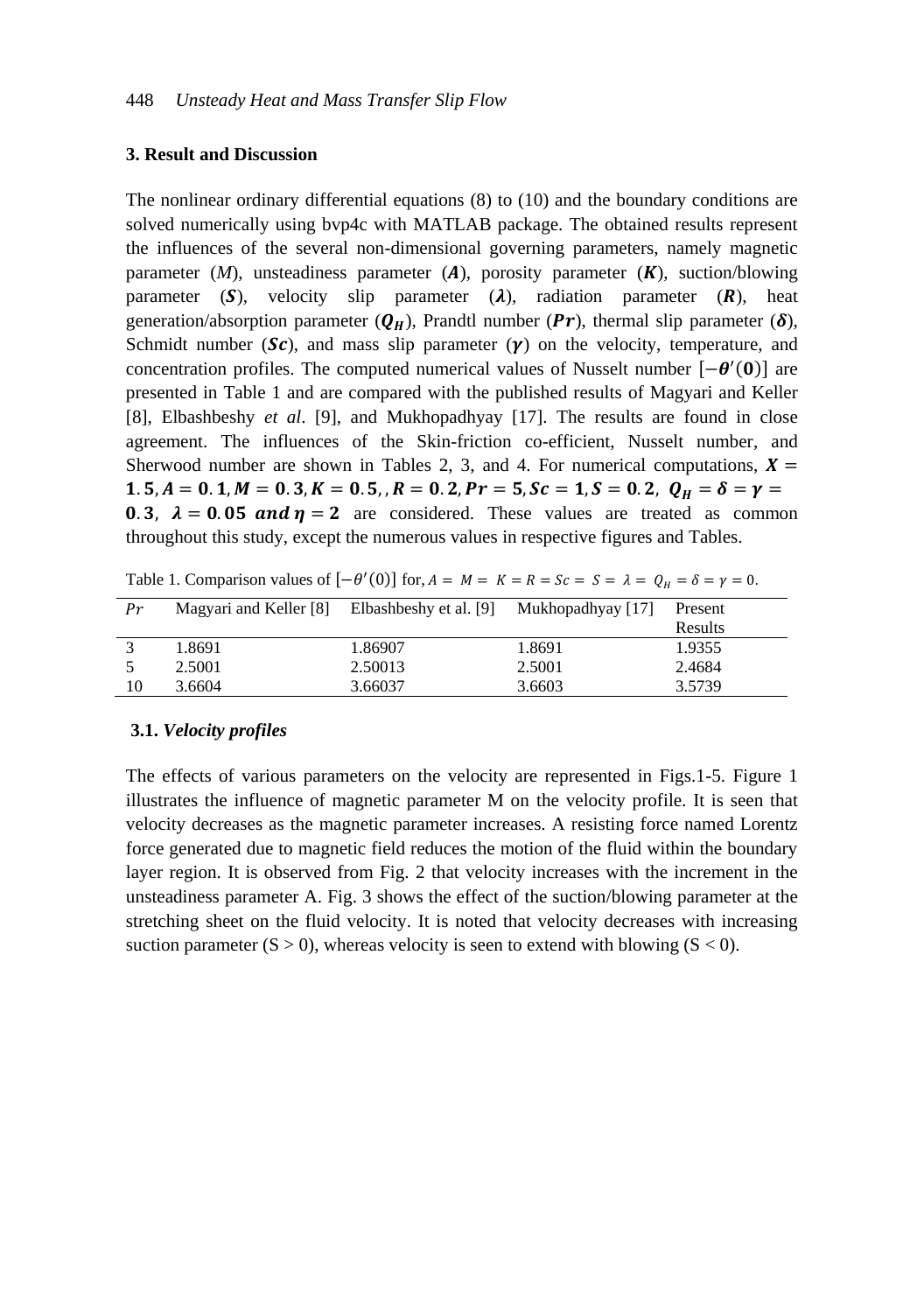

Fig. 1. Velocity profile for different values of Magnetic parameter M.



Fig. 2. Velocity profile for different values of the unsteadiness parameter A.



Fig. 3. Velocity profile for different values of Suction parameter S.



Fig. 4. Velocity profile for different values of the Porosity parameter K.



Fig. 5. Velocity profile for different values of velocity slip parameter.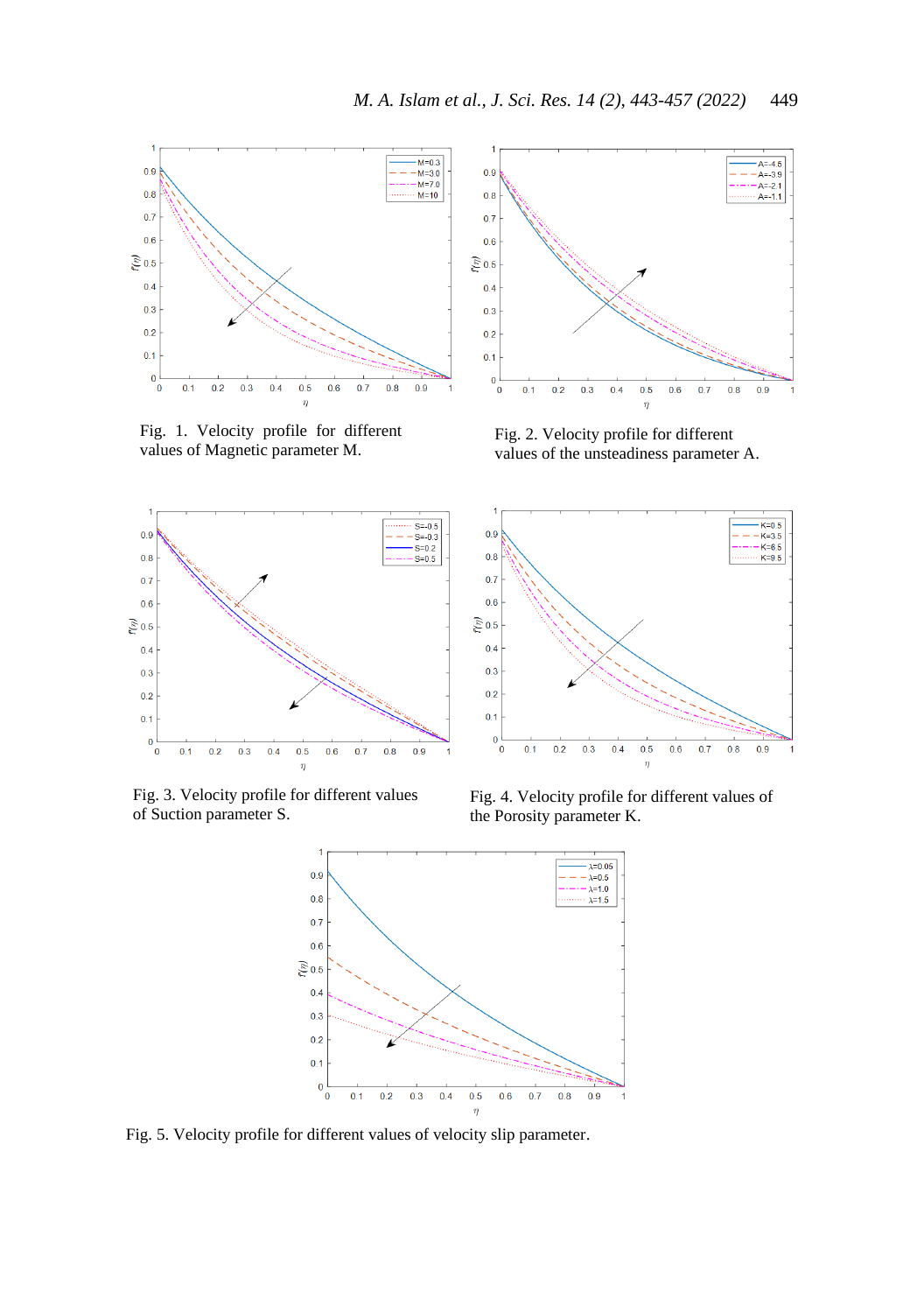Fig. 4 depicts the effect of the porosity parameter K on the velocity profile. Fluid velocity decreases with the rise in the values of the porosity parameter. Increases in porosity parameter dilated the porous layer of the flow, which increased the velocity boundary layer thickness. The velocity profile for various values of the velocity slip parameter  $\lambda$  is displayed in figure 5. It is found that velocity reduces because the velocity slip parameter enhances.

# **3.2.** *Temperature profiles*

Figs. 6-14 display the behaviors of temperature profiles for the consequences of varied parameters. The effect of magnetic parameters on temperature profiles is plotted in Fig. 6, which shows that temperature increases with a rise within the magnetic parameter (*M*). Fig. 7 exhibits the effect of the unsteadiness parameter on the temperature profile. We observe that temperature increases because the unsteadiness parameter (*A*) increases. It is found from Fig. 8 that fluid temperature decreases with the increasing values of the suction parameter  $(S > 0)$ , but it increases owing to blowing  $(S < 0)$ . Fig. 9 describes the effect of the porosity parameter K on the temperature profile. It is certain that fluid temperature increases with increases in the porosity parameter. Fig. 10 reveals the influence of the radiation parameter on the temperature profile. It is noticed that temperature increases because the radiation parameter (*R*) increases. So, we should always control radiation at its minimum to facilitate a better cooling environment. Fig. 11 depicts the influence of the Prandtl number on the temperature profile. It is seen that fluid temperature decreases with the Prandtl number (Pr) increase. The nature of the temperature profile for various values of heat generation and absorption parameter is presented in Fig. 12. It is noteworthy that the increase in heat generation  $(Q_H > 0)$ parameter enhances the fluid temperature, whereas the opposite trend is found in the case of heat absorption ( $Q_H < 0$ ).



Fig. 6. Temperature profile for different values of Magnetic parameter M.



Fig. 7. Temperature profile for different values of Unsteadiness parameter A.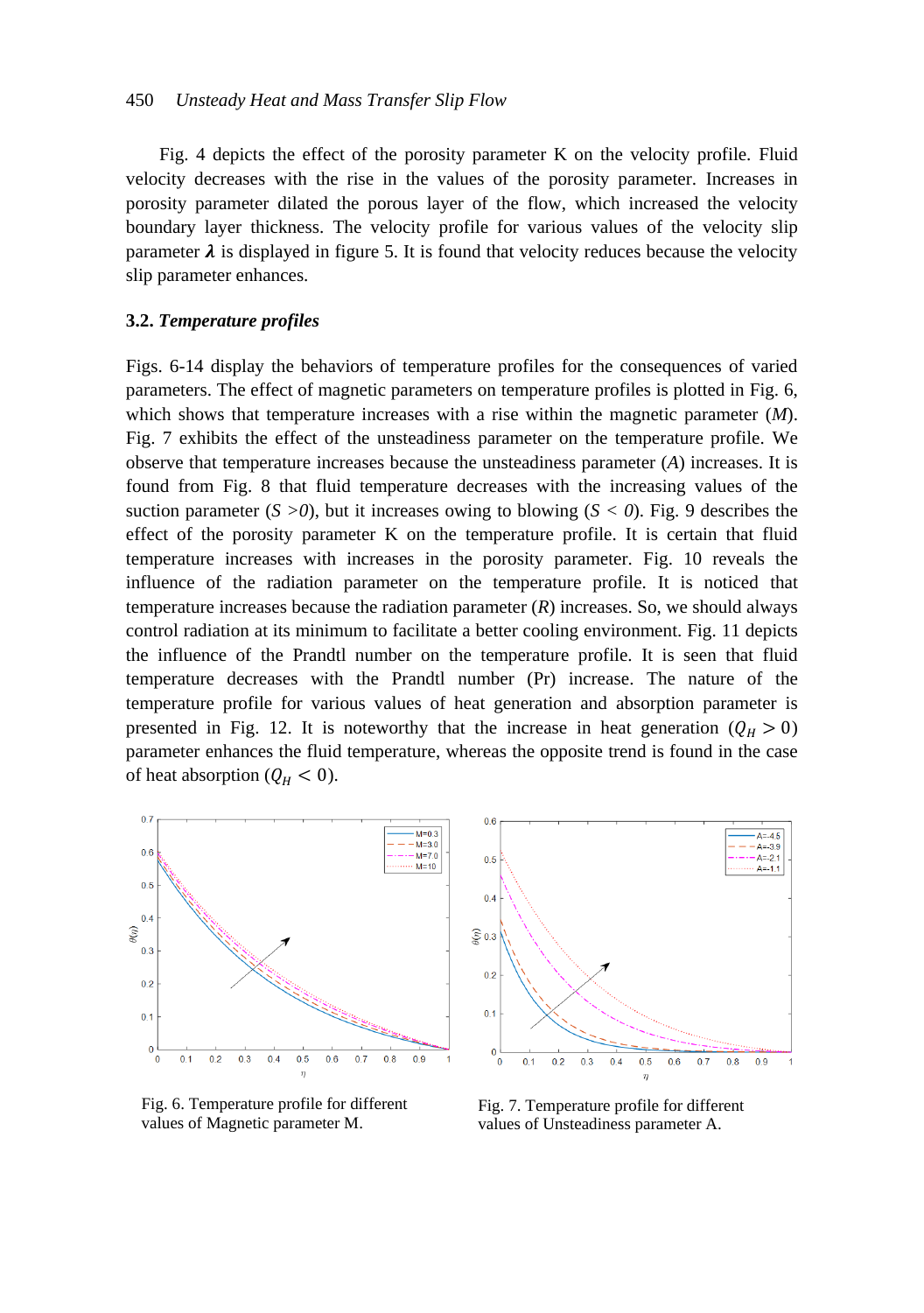

Fig. 8. Temperature profile for different values of Suction parameter S.



Fig. 10. Temperature profile for different values of radiation parameter R.



Fig. 12. Temperature profile for different values of heat generation parameter  $Q_{H}$ .



Fig. 9. Temperature profile for different values of Porosity parameter K.



Fig. 11. Temperature profile for different values of Prandtl number Pr.



Fig. 13. Temperature profile for different values of thermal slip parameter  $\delta$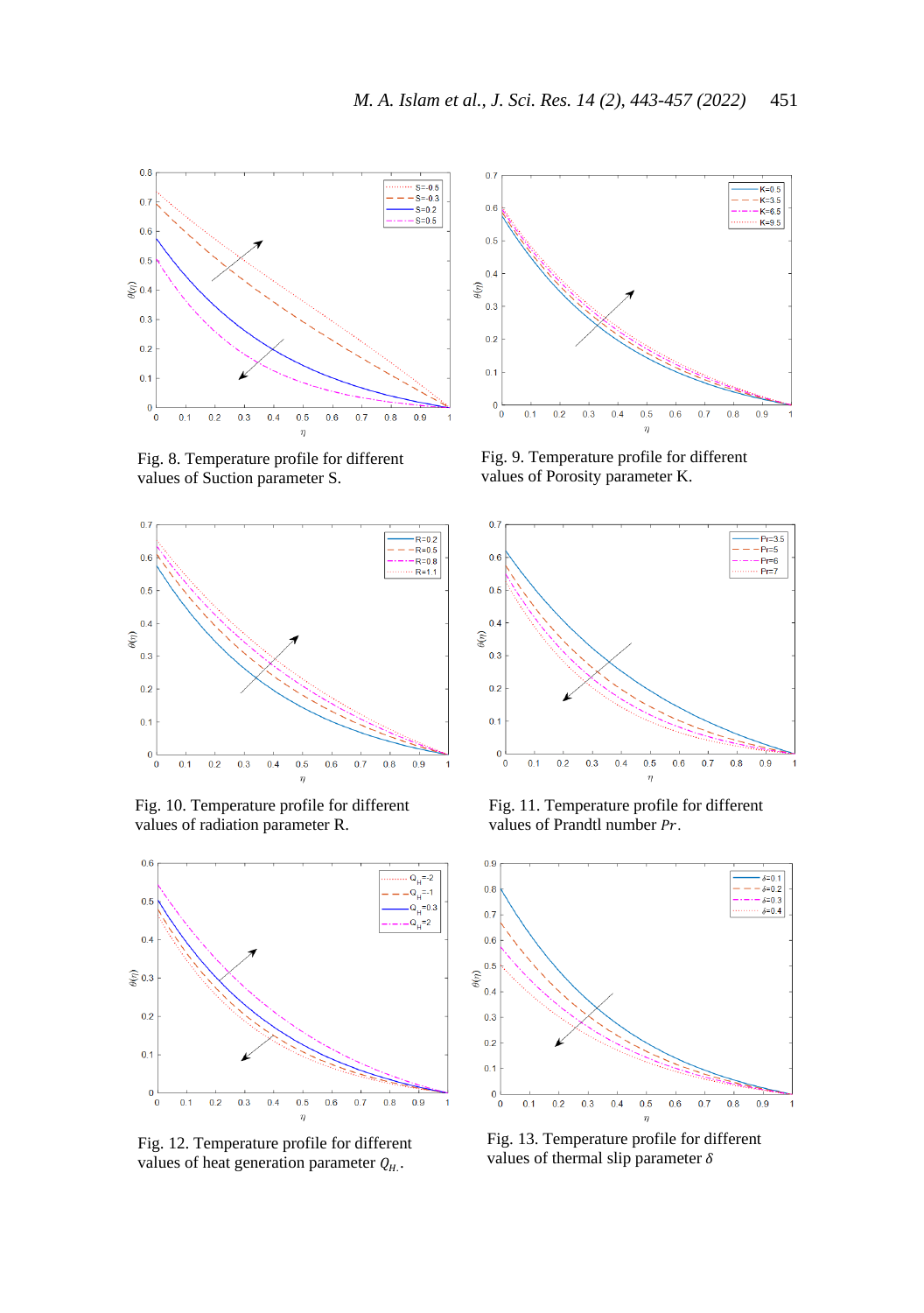

Fig. 14. Temperature profile for different values of velocity slip parameter  $\lambda$ .

Fig. 13 shows the temperature profile variation against the thermal slip parameter. It is observed that the temperature profile decreases with the thermal slip parameter  $(\delta)$ . With the increase of thermal slip parameter, less heat is transferred to the fluid from the sheet, and then the temperature decreases. It is revealed from Fig. 14 that fluid temperature increases on increasing velocity slip parameter.

## **3.3. Concentration profiles**

The nature of the concentration profile for the effects of the varied parameter is discussed in Figs. 15-21. The dimensionless concentration profiles for several magnetic and unsteadiness parameter values are presented in Figs. 15 and 16, respectively. These two figures conclude that concentration decreases with the increase in both the magnetic (M) and unsteadiness parameter (A), respectively. Fig. 17 demonstrates the variation of concentration profile against suction and blowing parameters. It is observed that concentration reduces with the enhancement of the suction parameter  $(S > 0)$ , but the opposite trend is seen just in the case of blowing  $(S < 0)$ .



Fig. 15. Concentration profile for different values of Magnetic parameter M.

Fig. 16. Concentration profile for different values of the unsteadiness parameter A.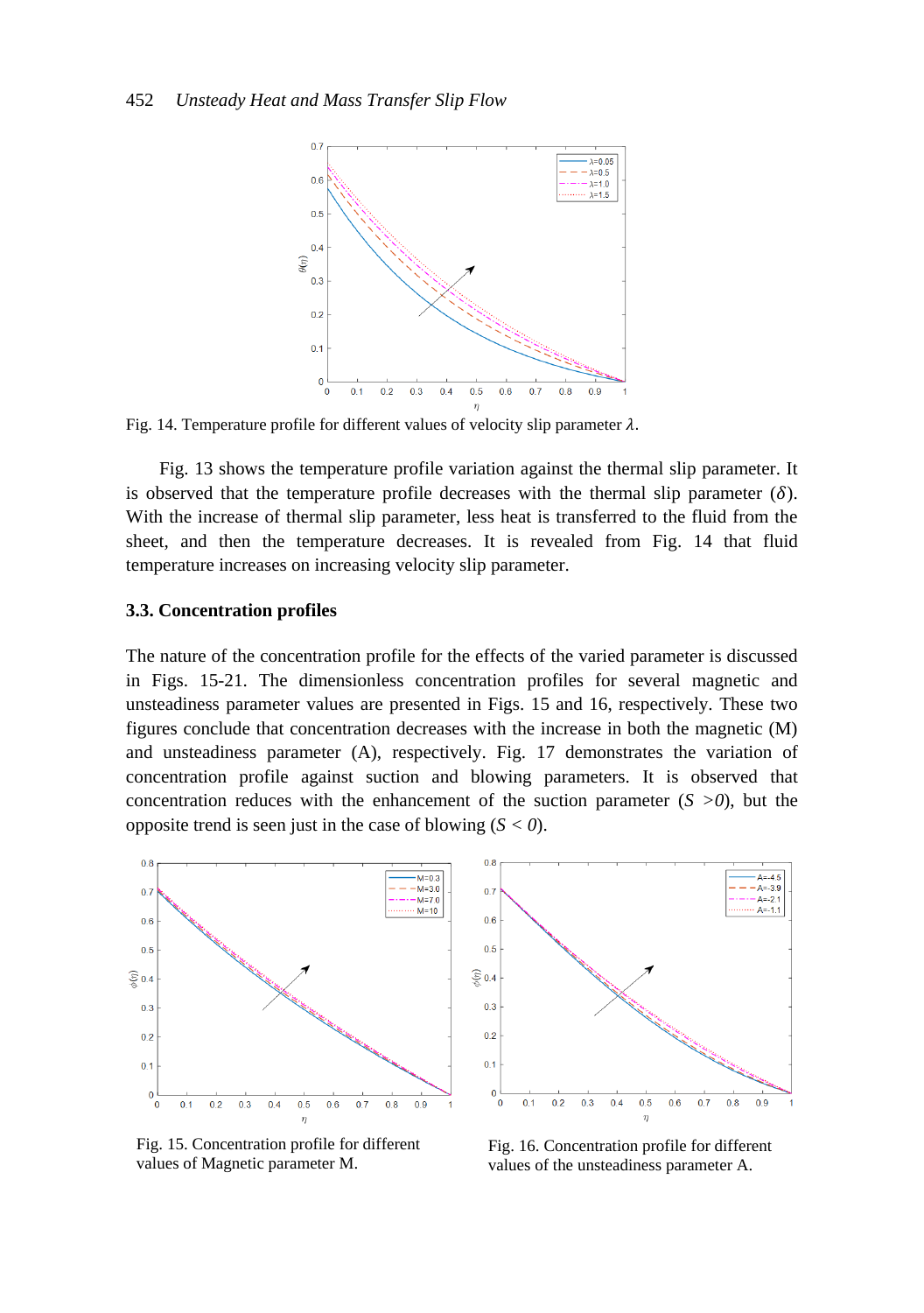

Fig. 17. Concentration profile for different values of suction parameter  $S$ .



Fig. 19. Concentration profile for different values of Schmidt number  $Sc$ .



Fig. 18. Concentration profile for different values of Porosity parameter  $K$ .



Fig. 20. Concentration profile for different values of mass slip parameter  $\gamma$ .



Fig. 21. Concentration profile for different values of velocity slip parameter  $\lambda$ .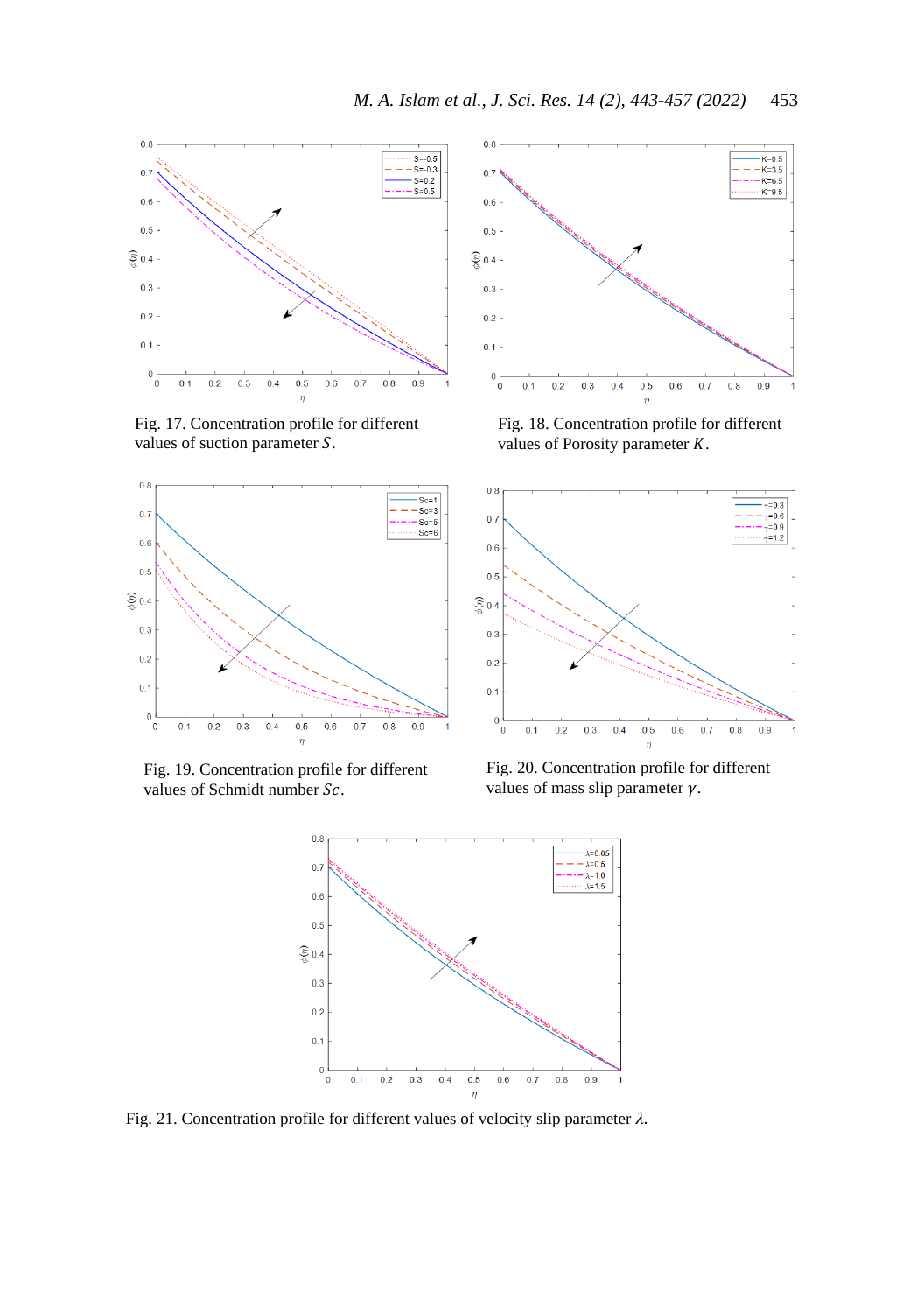### 454 *Unsteady Heat and Mass Transfer Slip Flow*

Fig. 18 illustrates the effects of the porosity parameter on the concentration profile of the flow. It is evident from the figure that an increase in the porosity parameter  $(K)$ enhances the concentration profile. Fig. 19 depicts the influence of Schmidt number on concentration profile. It is found that concentration decreases as the Schmidt number  $(Sc)$ Increases. Fig. 20 exhibits the effect of mass slip parameter on concentration profile. We notice that concentration reduces with the increase of mass slip parameter  $(\gamma)$ . Fig. 21 shows the effect of the velocity slip parameter on concentration profile. It is seen that the velocity slip parameter  $(\lambda)$  boosts up concentration profile.

### **3.4.** *Skin friction coefficient, Nusselt and Sherwood number*

The effects of suction, velocity slip, thermal slip, and mass slip parameter on velocity, temperature, and concentration gradient are displayed in Figs. 22-24 Fig. 22 describes the variation of the velocity gradient  $f''(0)$  against suction for different values of velocity slip parameter. The skin friction coefficient increases are due to increase  $\lambda$ . Fig. 23 illustrates the effect of the thermal slip parameter on the local temperature gradient against the suction parameter. An increase in the thermal slip parameter decreases the local Nusselt number. Fig. 24 shows the nature of the mass transfer rate against suction for increasing values of mass slip parameter. It is seen that the local Sherwood number is decreased.



Fig. 22. Velocity gradient against suction parameter for different values of velocity slip parameter  $\lambda$ .

Fig. 23. Temperature gradient against suction parameter  $S$  for different values of thermal slip parameter  $\delta$ .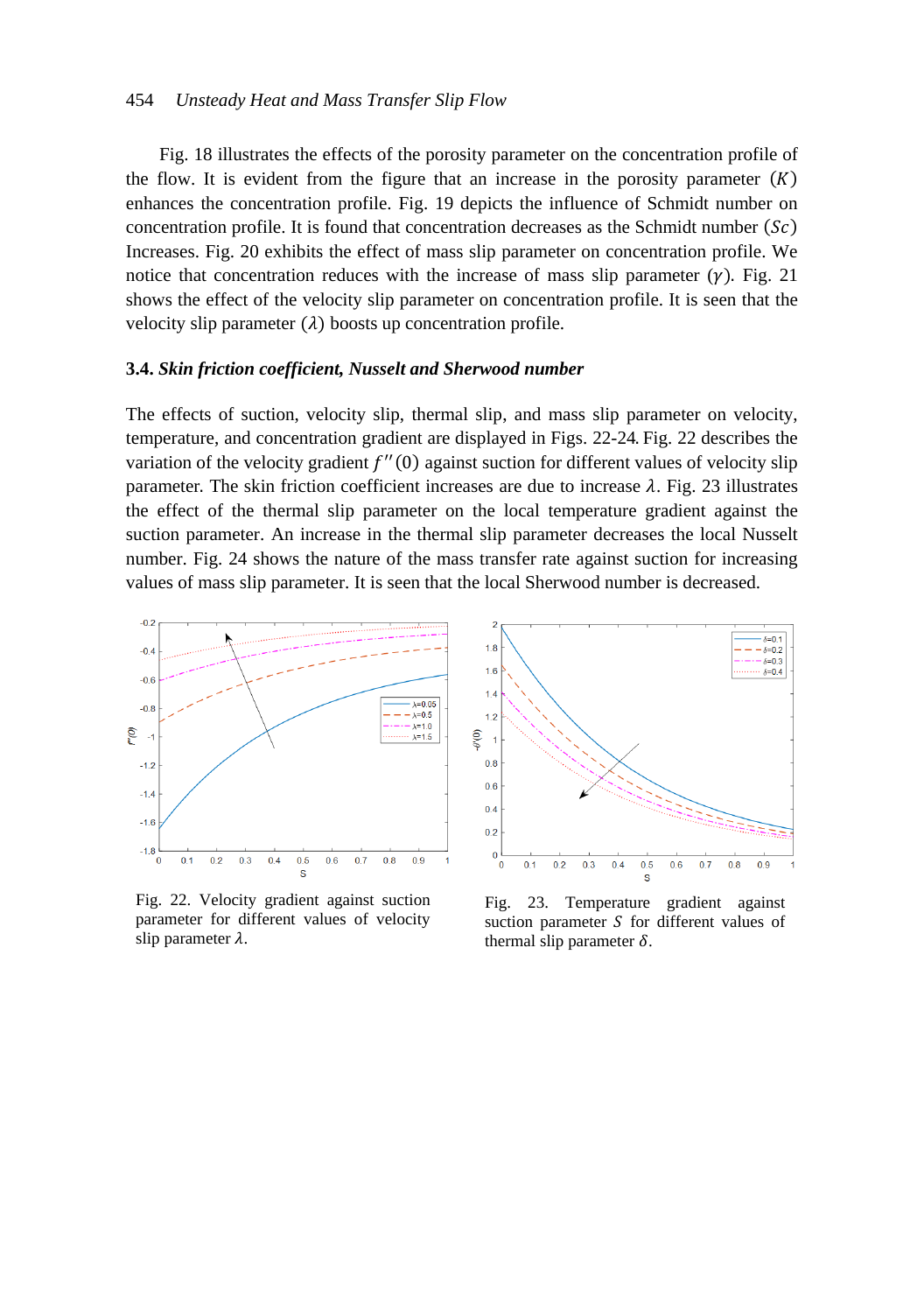

Fig. 24. Concentration gradient against suction parameter for different values of mass slip parameter  $\gamma$ .

|  |  | Table 2. Sherwood Number for different values of $Sc$ and $\gamma$ . |  |
|--|--|----------------------------------------------------------------------|--|
|--|--|----------------------------------------------------------------------|--|

| Parameter | Values | (0)    |
|-----------|--------|--------|
|           | 3      | 1.3159 |
| Sc        | 5      | 1.5482 |
|           | 6      | 1.6405 |
|           | 0.6    | 0.7620 |
| ν         | 0.9    | 0.6202 |
|           | 1.2    | 0.5229 |

Table 3. Nusselt number for different values of R, Pr,  $Q_H$  and  $\delta$ .

| Parameter | Values | $-\theta'(0)$ |
|-----------|--------|---------------|
|           | 0.2    | 1.4157        |
| R         | 0.5    | 1.2976        |
|           | 0.8    | 1.2158        |
|           | 3.5    | 1.2652        |
| Pr        | 6      | 1.5018        |
|           | 7      | 1.5786        |
|           | $-2$   | 1.3398        |
| Qн        | $-1$   | 1.3003        |
|           | 2      | 1.1398        |
|           | 0.1    | 1.9749        |
| δ         | 0.2    | 1.6492        |
|           | 0.4    | 1.2401        |

The numerical values of skin friction coefficient, Nusselt, and Sherwood Number are presented in Tables 2-4. We observe from Table 4 that the Skin friction coefficient increases with the increasing values of  $A$ ,  $\lambda$  whereas decreases with the increasing values of  $M$ ,  $K$  and  $S$ . It is seen from Tables 3 and 4 that Nusselt number increases with the increasing values of  $S$  and  $Pr$  whereas decreases with the increasing values of  $M, A, K, \lambda, R, Q_H$  and  $\delta$ . It is revealed from Tables 2 and 4 that the Sherwood number increases with the increasing values of  $S$  and  $Sc$  whereas decreases with the increasing values of  $M$ , A, K,  $\lambda$  and  $\gamma$ .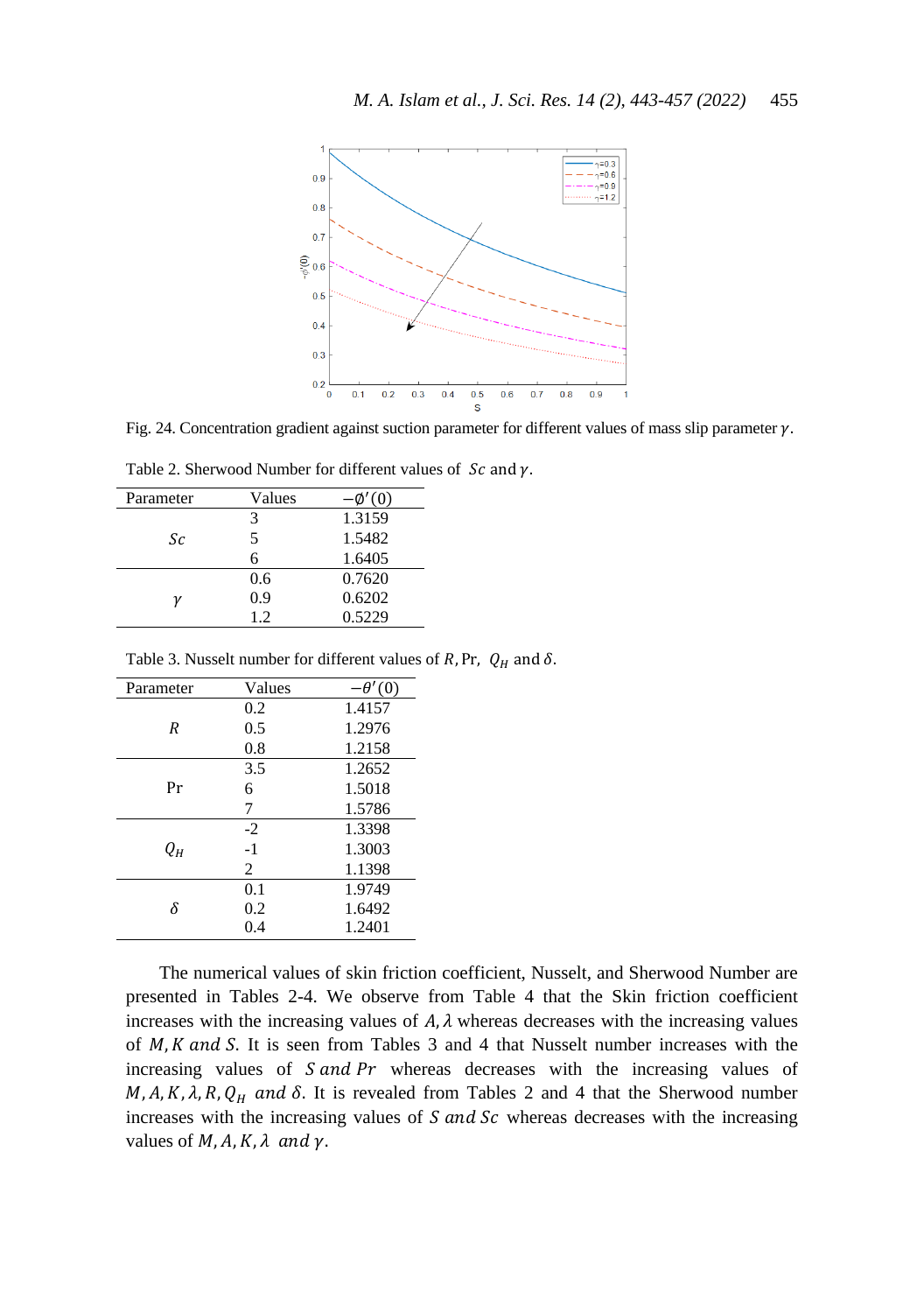| Parameter | Values | f''(0)    | $-\theta'(0)$ | $-\phi'(0)$ |
|-----------|--------|-----------|---------------|-------------|
|           | 0.3    | $-1.6434$ | 1.4157        | 0.9879      |
| М         | 3      | $-2.1283$ | 1.3815        | 0.9718      |
|           | 7      | $-2.6792$ | 1.3427        | 0.9549      |
|           | $-4.5$ | $-2.2679$ | 2.2849        | 0.9677      |
| A         | $-3.9$ | $-2.1644$ | 2.1827        | 0.9599      |
|           | $-2.1$ | $-1.8942$ | 1.7978        | 0.9605      |
|           | 3.5    | $-2.1755$ | 1.3782        | 0.9703      |
| К         | 6.5    | $-2.5932$ | 1.3487        | 0.9574      |
|           | 9.5    | $-2.9381$ | 1.3248        | 0.9475      |
|           | $-0.5$ | $-1.3722$ | 0.8826        | 0.8145      |
| S         | $-0.3$ | $-1.4453$ | 1.0221        | 0.8627      |
|           | 0.5    | $-1.7725$ | 1.6454        | 1.0650      |
|           | 0.5    | $-0.8966$ | 1.2772        | 0.9316      |
| λ         | 1      | $-0.6076$ | 1.2036        | 0.9049      |
|           | 1.5    | $-0.4621$ | 1.1597        | 0.8900      |

Table 4. Skin friction coefficient. Nusselt, and Sherwood Number for different M, A, K, S, and  $\lambda$ .

# **4. Conclusion**

A numerical study is presented to discuss the effects of slip-on unsteady MHD boundary layer flow, heat, and mass transfer over an exponentially stretching sheet in a porous medium in the presence of thermal radiations, heat generation/absorption, and suction/blowing.

The main outcomes of the current study are as follows:

- The velocity profile is reduced with the rise in velocity slip parameter, whereas the temperature and concentration profile enhance for large values of velocity slip parameter.
- The magnetic and porosity parameter decline the velocity profiles and enhance the temperature and concentration profiles.
- Skin friction coefficient increases for velocity slip and unsteadiness parameters, whereas it reduces for the magnetic, porosity, and suction parameters.
- Nusselt number decreases for radiation, heat generation, velocity, and thermal slip parameter and increases for Prandtl number.
- Sherwood number decreases for velocity and mass slip parameter and increases for Schmidt number.
- The momentum, thermal, and concentration boundary layer thickness increase with increasing values of unsteadiness parameter.
- With increasing values of the suction parameter, the fluid velocity temperature and concentration decrease, whereas opposite behavior is seen for blowing.

# **References**

1. N.G. Rurraswamy and B. J. Gireesha, J. Appl. Math. Phys. **2**, 24 (2014). <http://dx.doi.org/10.4236/jamp.2014.22004>